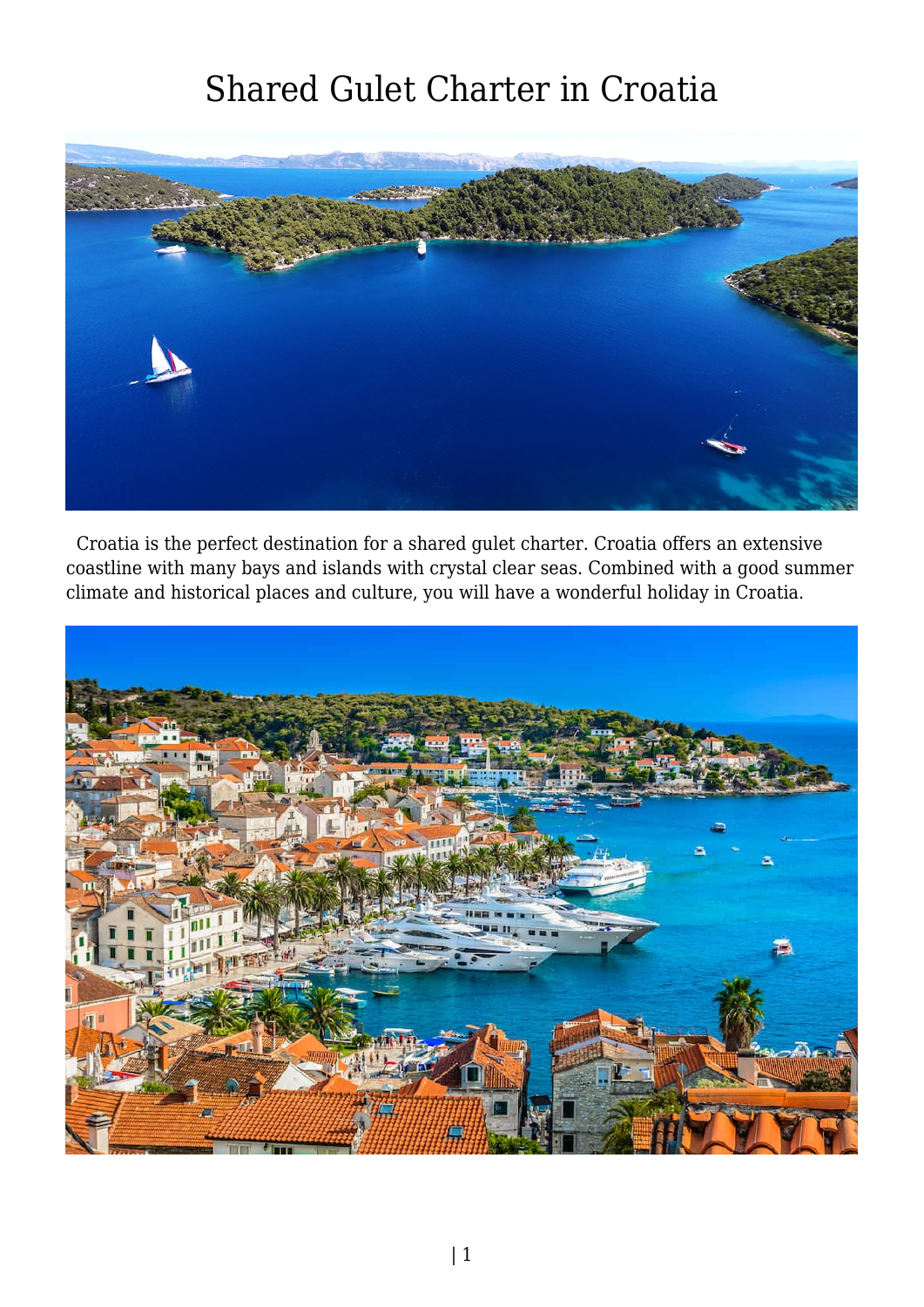## Shared Gulet Charter in Croatia

## **Shared Gulet Charter Adventages**

 Shared Gulet Charter, also known as Cabin Charter, is a vacation you can do without having to charter the entire gulet as in private gulet charter. You can benefit from all the features of the gulet. It is an ideal option for singles, couples, or small groups.

 There are excellent cabin charter options in Croatia. You can find classic gulets and larger purpose-built boats specially equipped to cater to this market. Land trips are also popular in Croatia. Meal packages also offer half-board packages so that guests can take full advantage of the beautiful Nature parks and island visits.

 Therefore, you don't have to go beyond your budget. And you don't have to be a part of a large group, to participate in a gulet charter. You can take more information about Croatia by [clicking here](https://www.guletbroker.com/pages/gulet-charter-in-croatia/). Contact us for information on the fantastic gulets available, prices and programs.

We look forward to assisting you to achieve a fabulous shared gulet charter in Croatia.